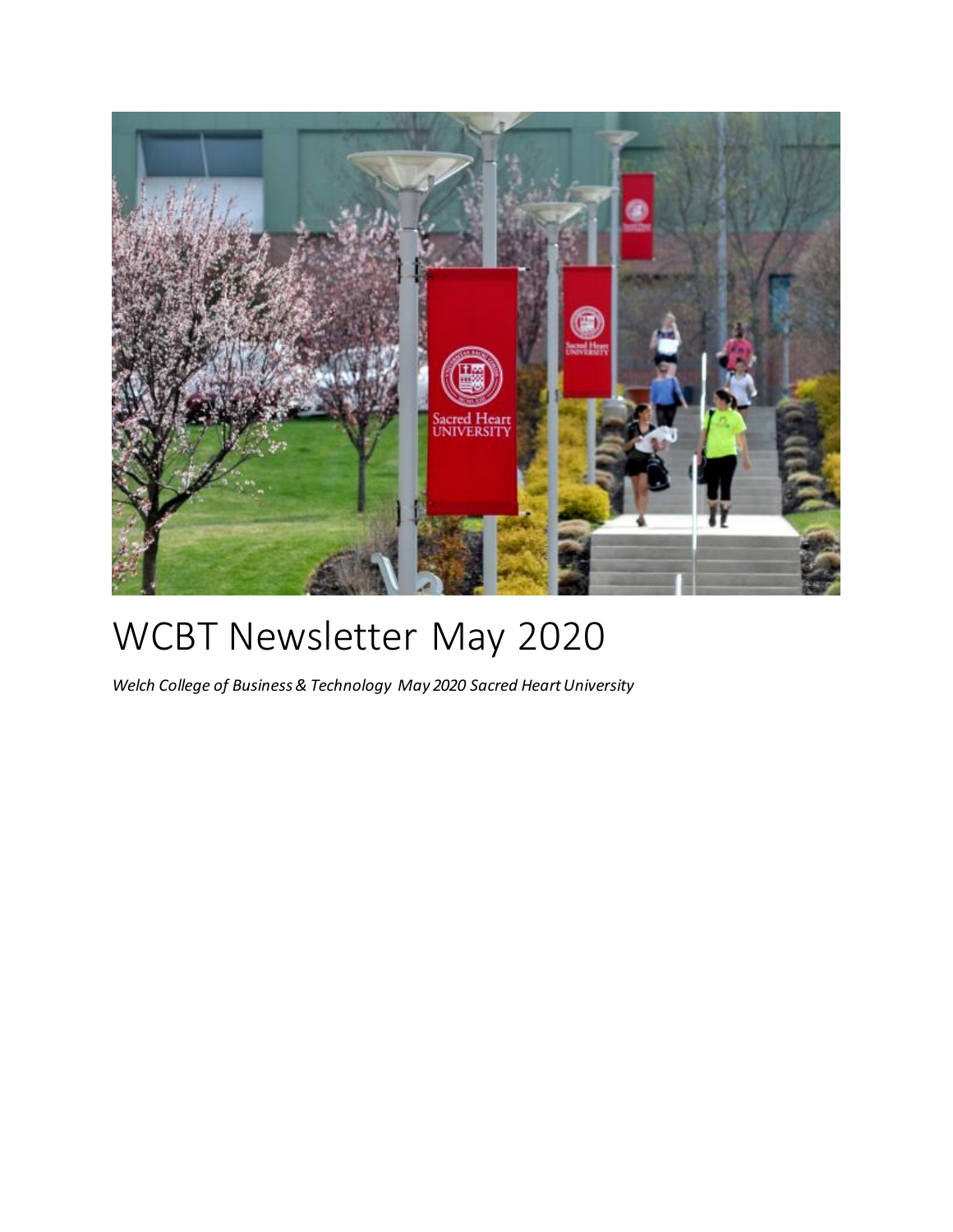### In This Issue





- **First Techstars/SHU Startup weekend a success!**
- **Welch Scholars for 20/21**
- **May Startup Weekend**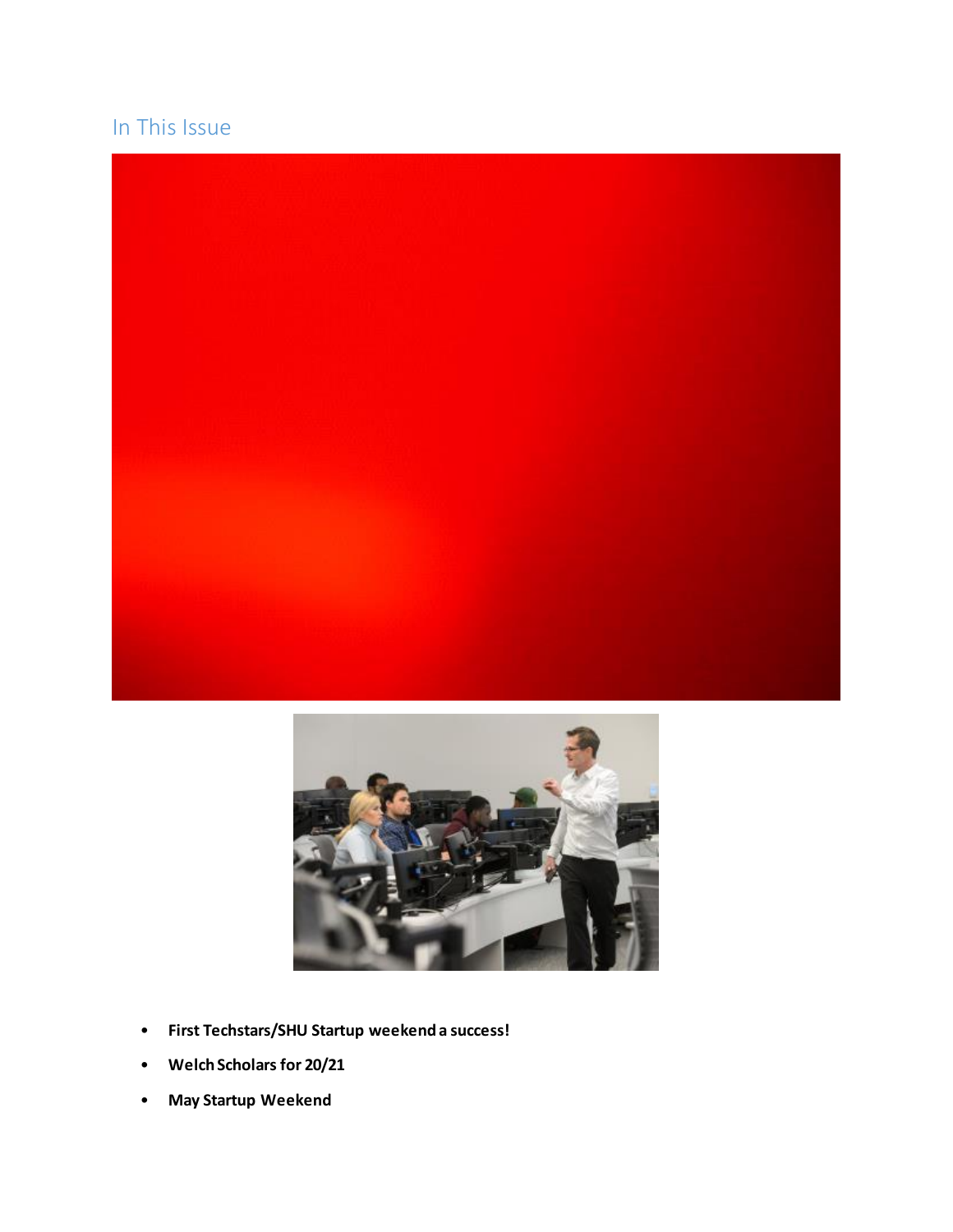- **Fireside Chats**
- **Summer Courses**

Congratulations to all 2020 Graduating Seniors!



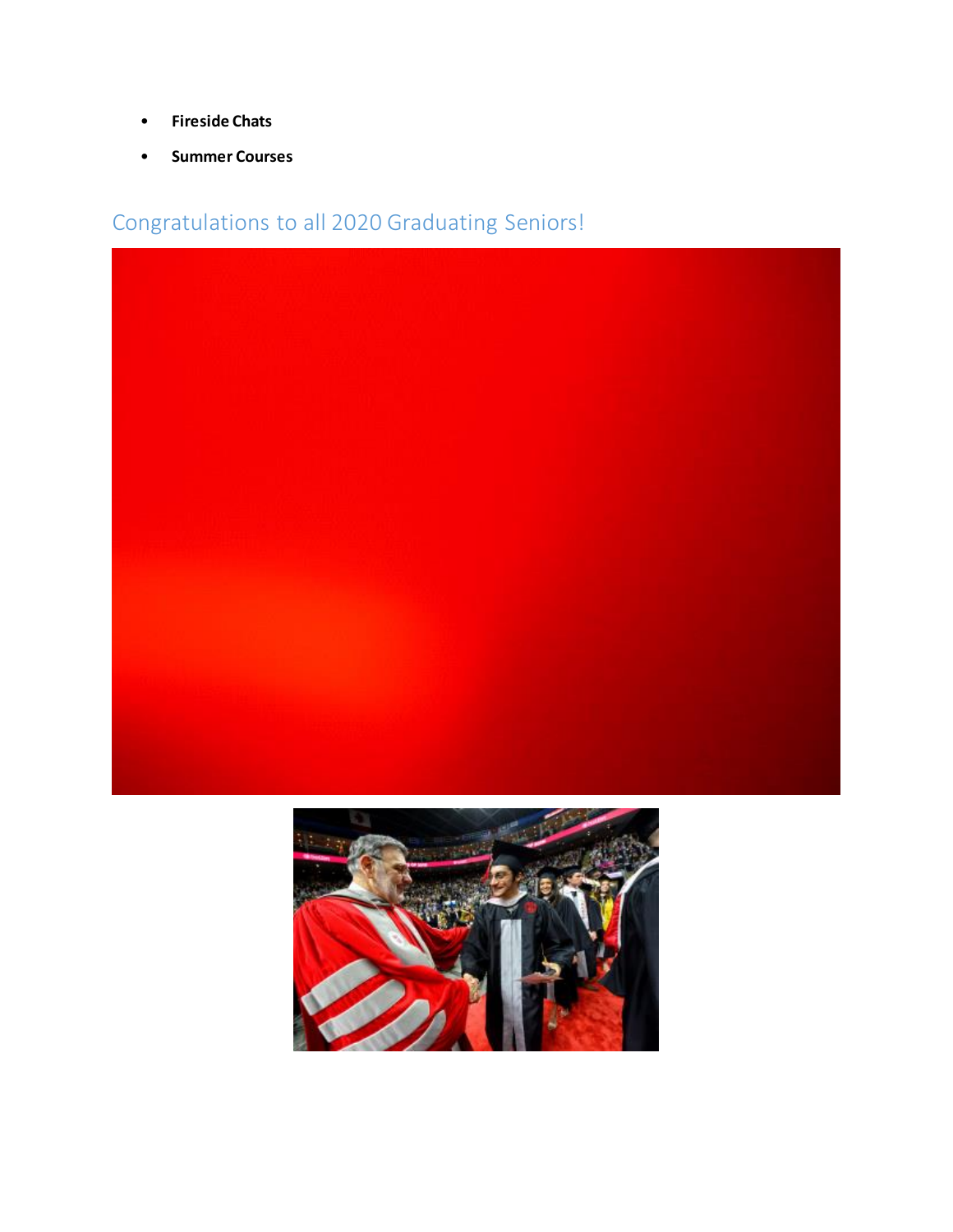## SHU/Techstars First Startup Weekend



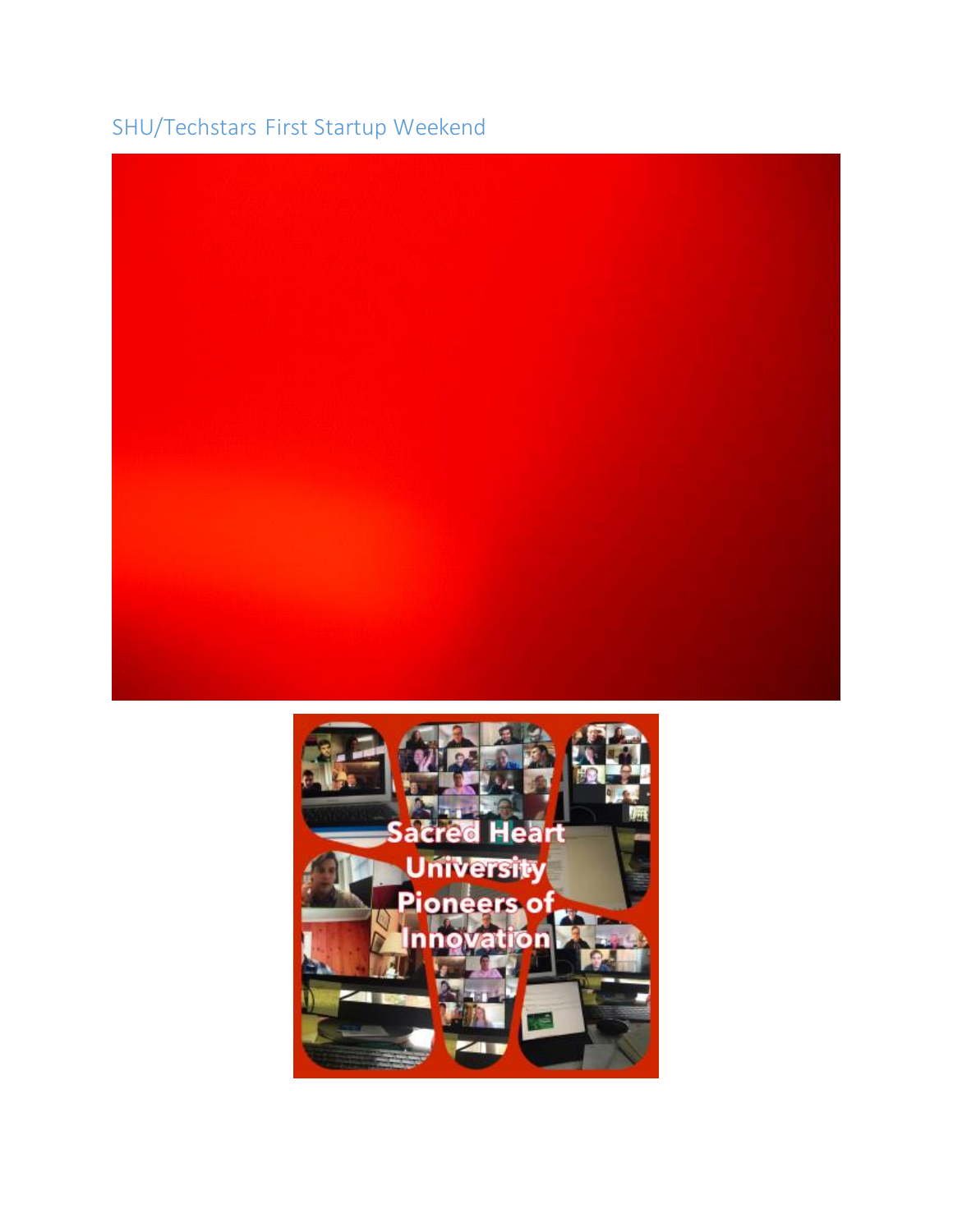Sacred Heart University hosted the first virtual Techstars Startup Weekend April 17-19, a 54-hour event with 25 participants from around the globe developing business ideas from concept through a final company presentation.

Originally, the event was scheduled to take place on Sacred Heart's campus in March. The pandemic and need for social distancing changed that, so the event was moved online. The virtual nature of the weekend enabled entrepreneurially minded individuals from around the United States, Bangladesh, Peru, Nigeria and the Ukraine to participate.

"I've been a Startup Weekend facilitator since 2014 and have traveled to support events across the U.S. and beyond. The largest accomplishment and question proved with this virtual event was that an online program is capable of producing the same spectacular results as an in-person event," said Chris Chang, project manager of Techstars. Thirteen ideas were pitched at SHU, and participants ultimately breaking out into seven teams to work with mentors and develop companies. After company presentations on April 19, the judges awarded the winning team 'No Surface Left Behind" first place, Tashua Financial second place and Level5 third place.

Sacred Heart and Techstars plan to conduct more Startup Weekends during the shutdown. "There will be another one in May," said Dr. Crawford, Dean of the Welch College of Business & Technology. "We hope that even more budding entrepreneurs will participate. Join us; become a Pioneer!" By: Beth Koscinski Read the full story here at https://www.sacredheart.edu/news-room/news-listing/virtualstartup-weekend-sparks-entrepreneurship-near-and-far/

*"Entrepreneurship will be more important than ever to our business graduates in the coming years ". - Dean Martha Crawford*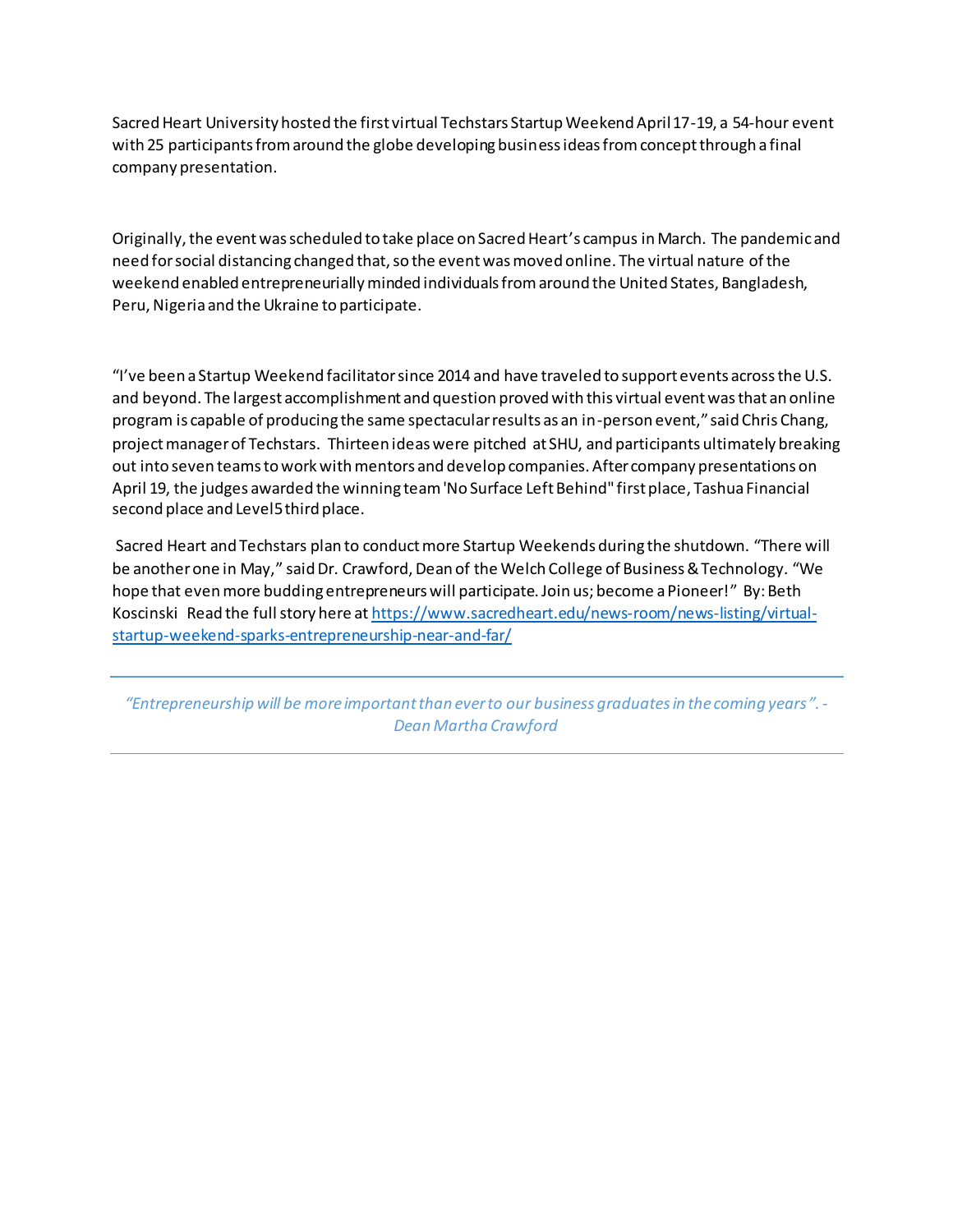## 2020-2021 Welch Scholars Have been Awarded!



Earlier this month 12 Welch Scholars were chosen to receive a \$10K scholarship. The Jack Welch Endowed Scholarship is intended to provide financial support to students who demonstrate an interest in the fields of business and/or technology, and who demonstrate a commitment to personal and professional development. The Welch Scholar Program provides students with scholarships, in exchange for the students representing the WCBT at events, completing final project of their choosing, and mentoring younger WCBT students. Six Juniors and six Seniors are selected to be Scholars for each academic year.

Welch Scholar projects are in an area of the student's expertise and interest, and students will have the full cooperation and resources that the university can reasonably offer. Projects must be approved by the Welch Scholar Interview Committee, which includes a collection of faculty, staff and students. Senior Scholars will present their projects at the end of their Senior year, at Welch Scholar Day. Welch Scholar Day occurs in early May and is be a celebration of our graduating Welch Scholars and their final projects.

#### **WELCH SCHOLAR WINNERS**

The six rising seniors selected (in alphabetical order) are: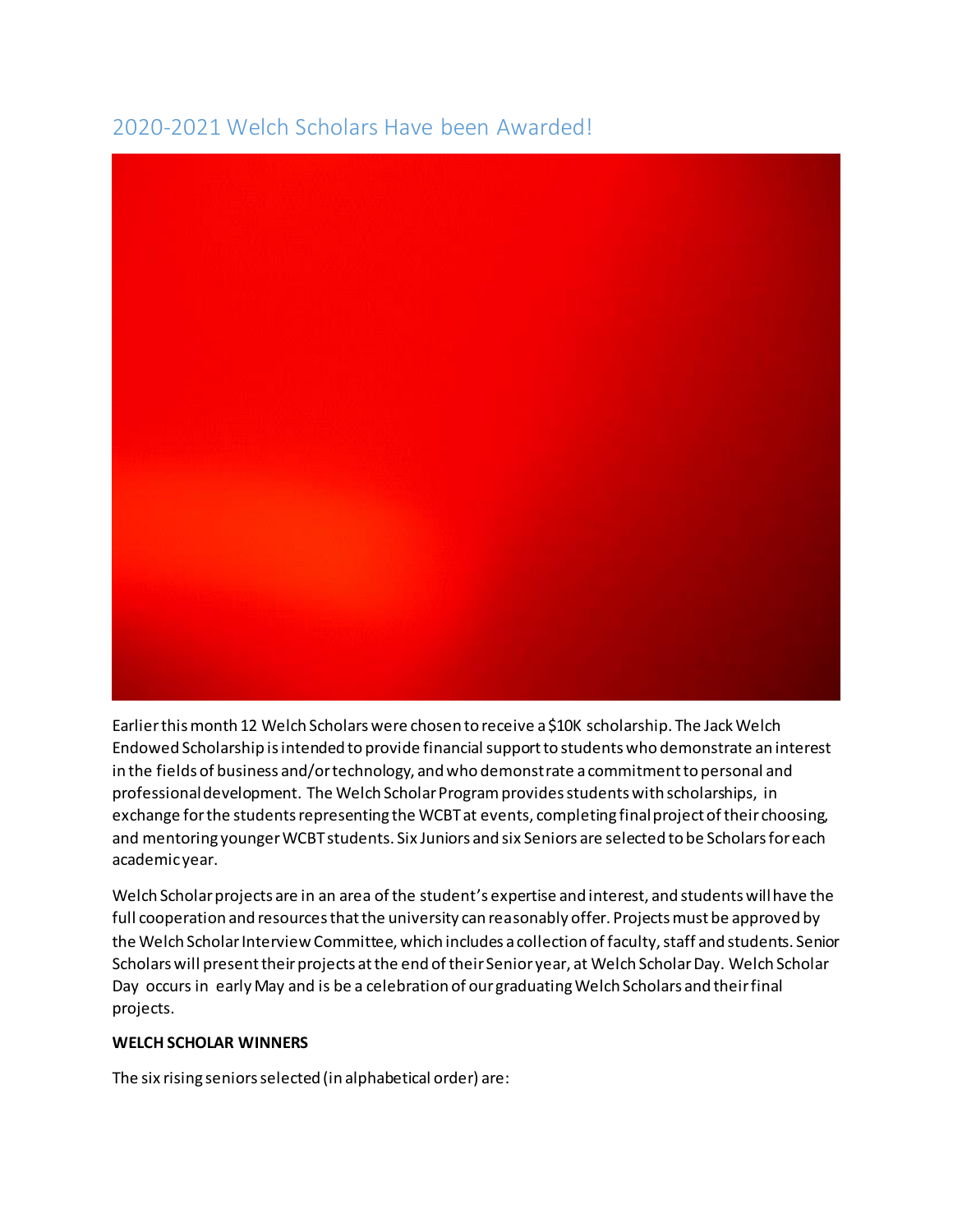- Timothy Betz
- Kiersten Keating
- Anna Martinelli
- Adrianna Perugini
- Caroline Sordello
- Nicholas White

The six rising juniors selected (in alphabetical) are:

- Montgomery Gray
- Jason Hirschauer
- Chloe Meenan
- Eva Oberkircher
- Kyle Savino
- Erin White

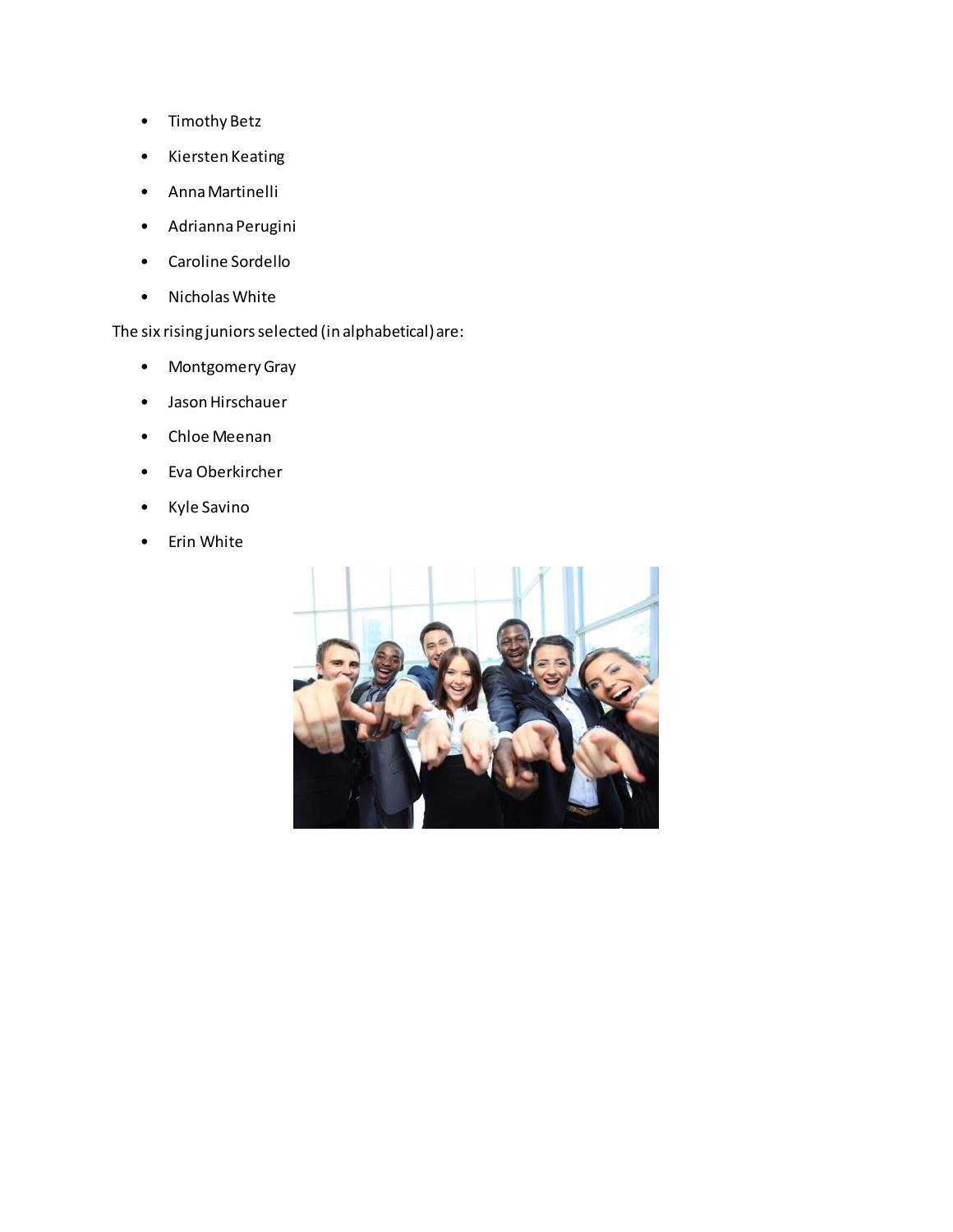## May Startup Weekend

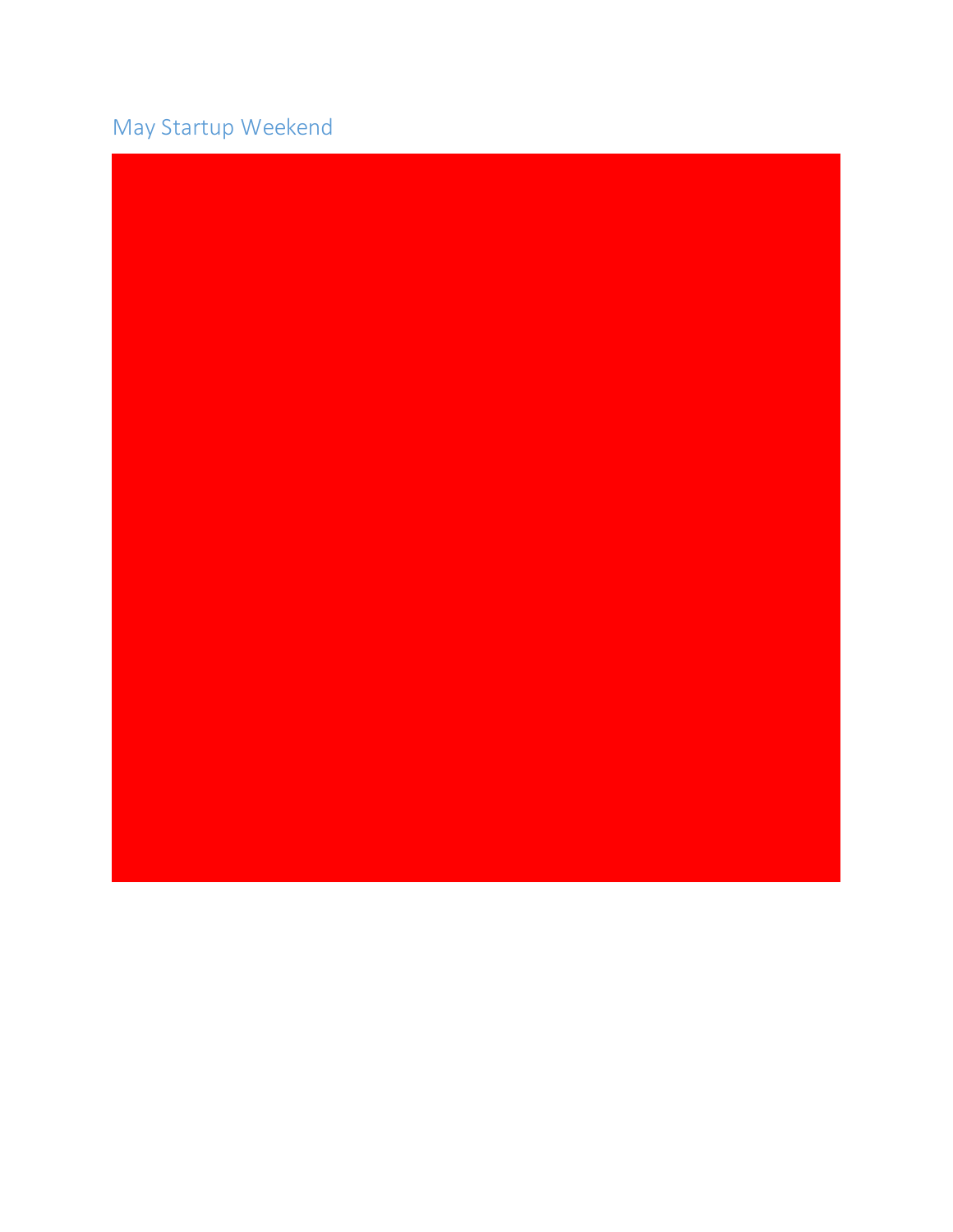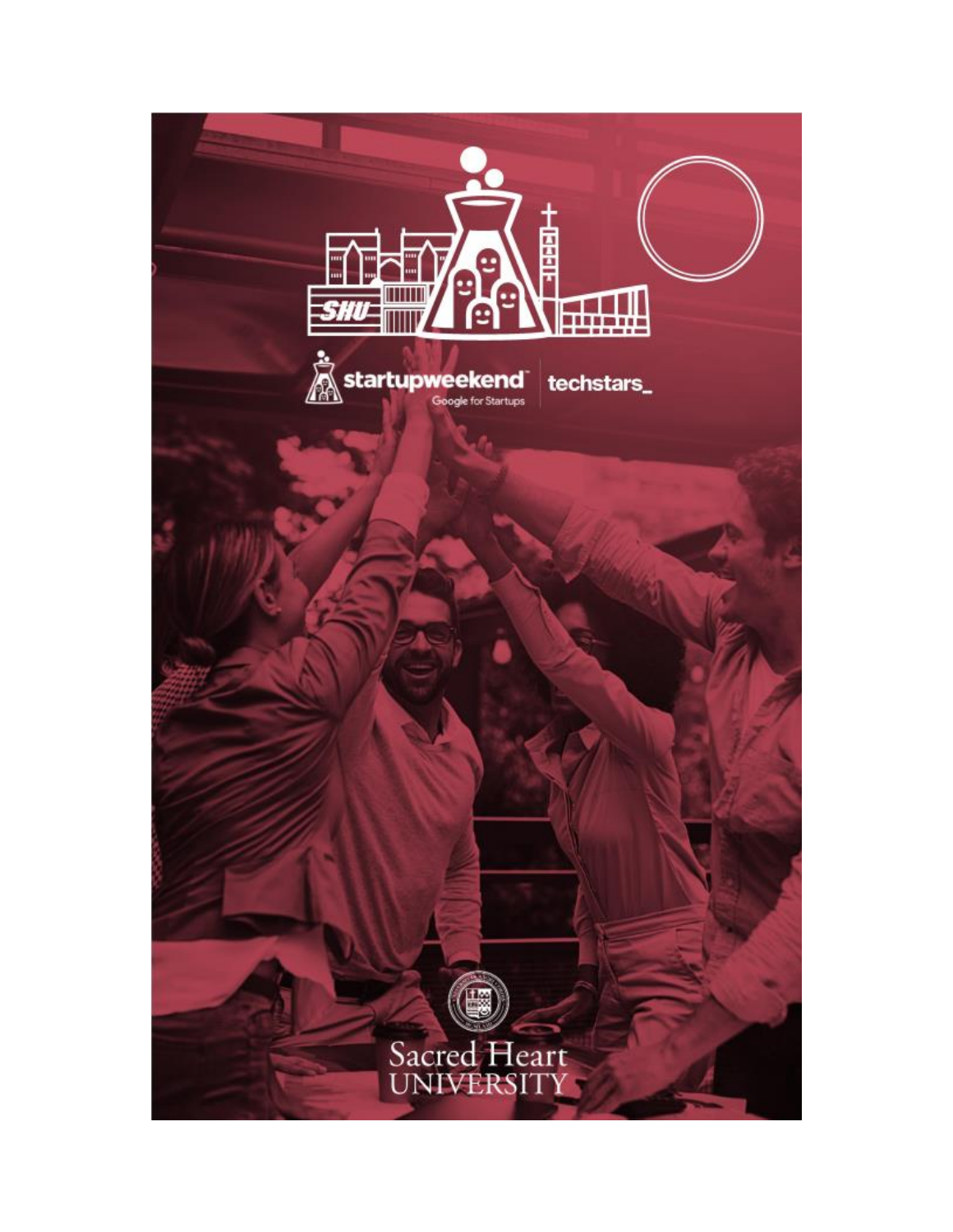sacred heart university

IN PARTNERSHIP WITH

#### **Sacred Heart University, May 29-31**

#### **PITCH | BUILD SOMETHING REAL | LAUNCH!**

A 54-hour, fully-immersive event where students learn how to build a company in a weekend. Pitch your idea, gather your team and build your product. As you build your product, you'll be supported by the very best mentors who are ready to help you get started.

#### **For more information and to register:**

**sacredheart.edu/startupweekend**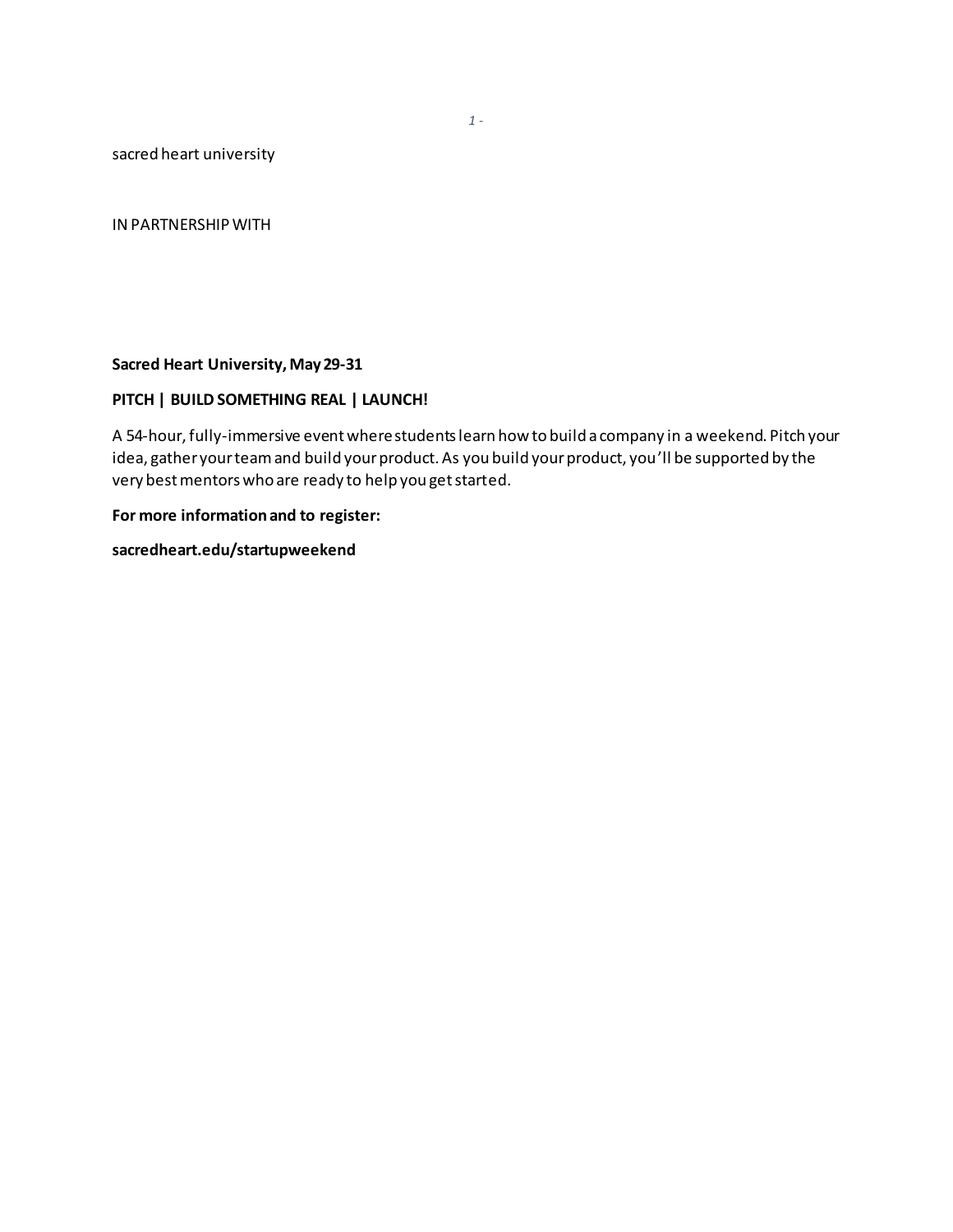## May Fireside Chats & Speaking Events

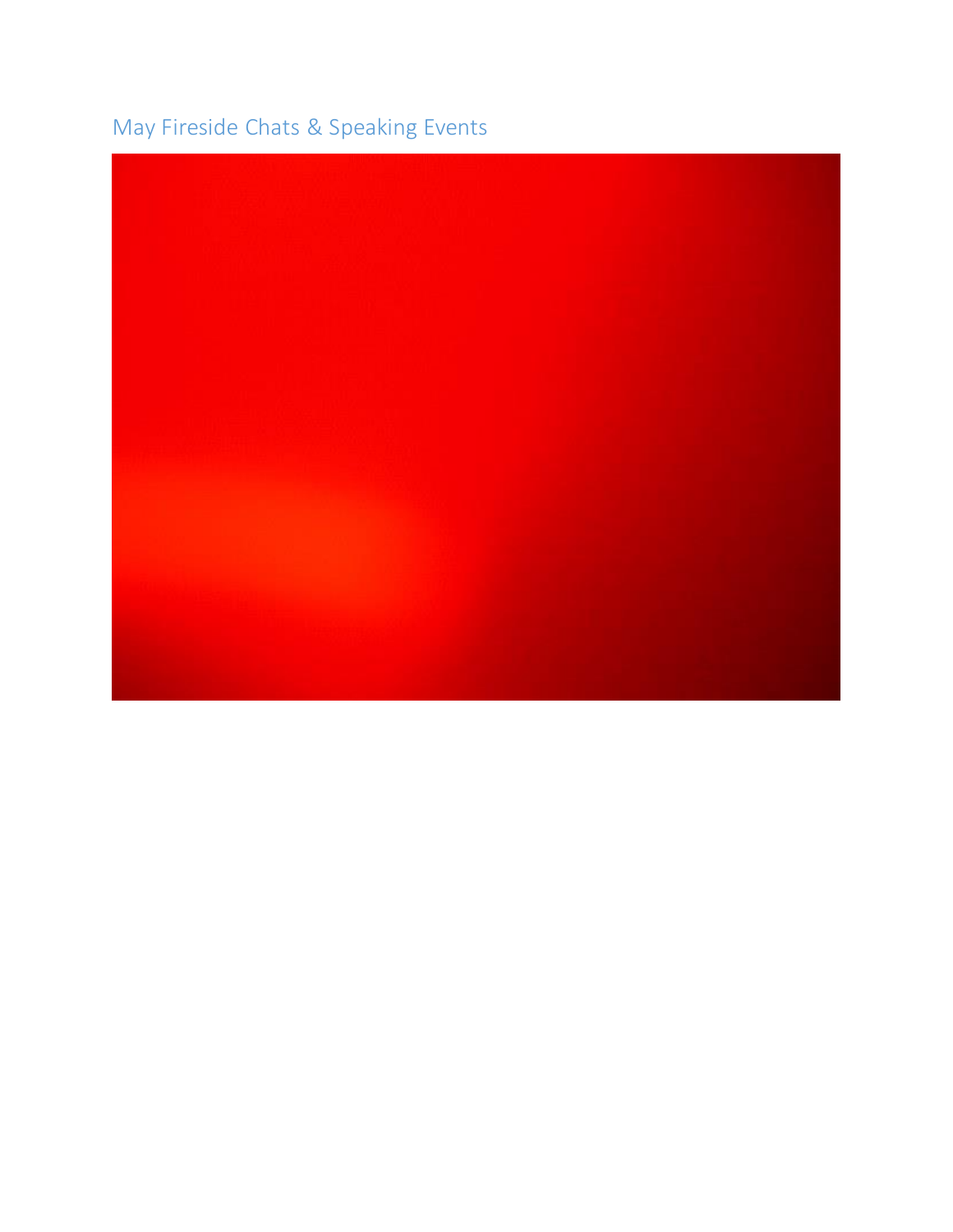

Tuesday, May 19, 2020 Fireside chat with Tasha Choi - "Why virtual career fairs are here to stay" https://www.crowdcast.io/e/fireside\_chat\_tashachoi was a huge success watch it here. More to come in June! Goldstein & Guest Wednesday, May 27, 5:00 - 5:30 pm with Alex Oppenheimer- CRM & Marketing Operations Roar Digital https://sacredheart.webex.com/meet/goldsteins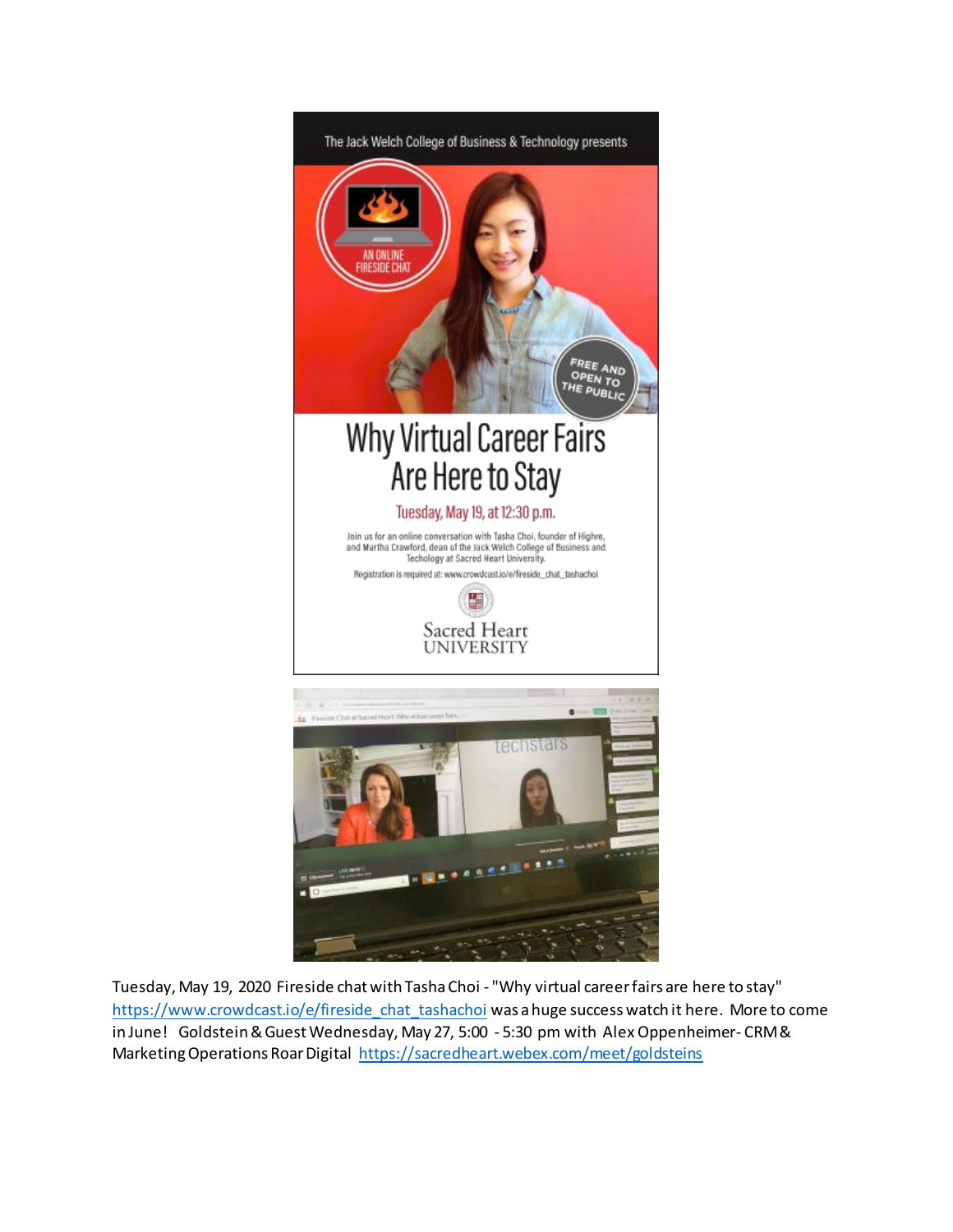### WCBT Summer Courses





MGT 299 Introduction to Entrepreneurship (free six week course) BU 632 Managing Change WGB 603 Corporate Financial Management WGB 612 Leading and Influencing with Integrity WGB 691 Welch Competency Demo and Implementation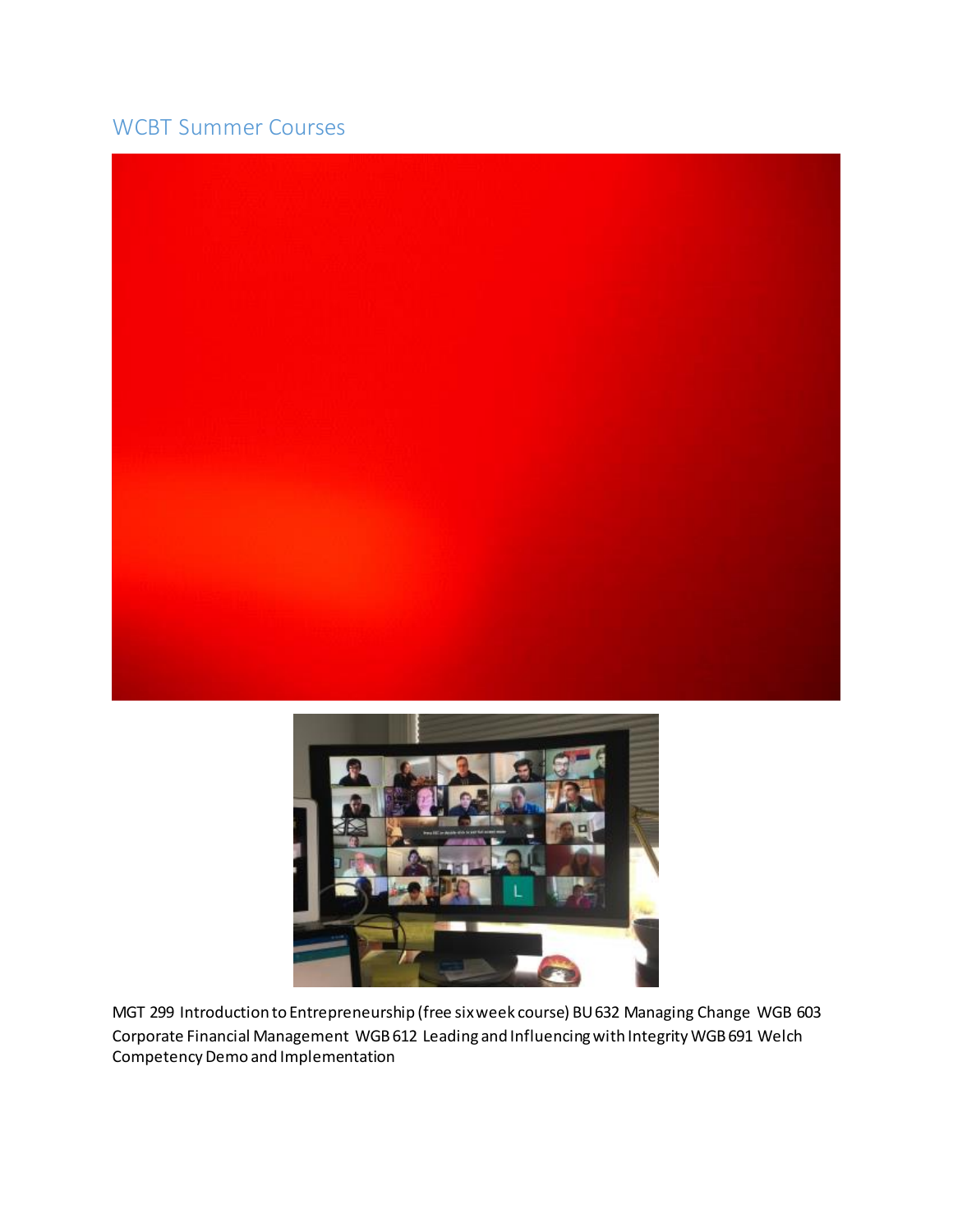CS-500-AO Intro to STRUC Program CS-504-AO Intro to PROG Using Scripting CS-551-A0 Intro to Object-Orient Programing JAVA CS-552-BB Windows Interface DSGN:VIS BAS CS-553-AO WEB DESIGN WITH JAVA SCRIPT CS-106-AO Intro to Info/Tech Business (Summer I and Summer II) CS-111-A Intro to Structured Programming CS-318-A Project Course CS-112-A Data Structures CS-113-AO Discrete **Structures** 

### Follow us on Social Media

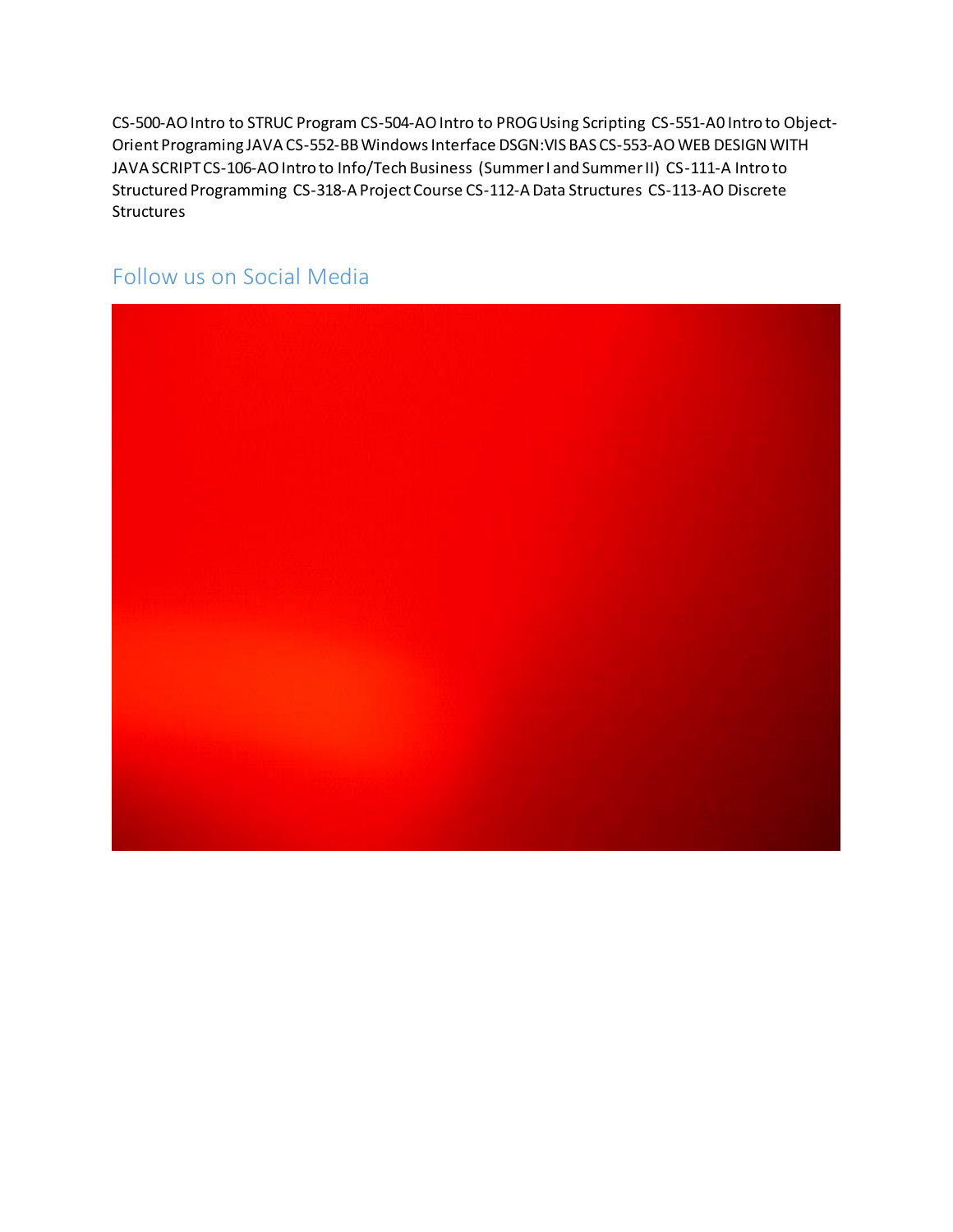

*- Facebook https://www.facebook.com/JWCOBT/*



*- LinkedIn https://www.linkedin.com/company/sacred-heart-university-jack-welch-college-of-business*